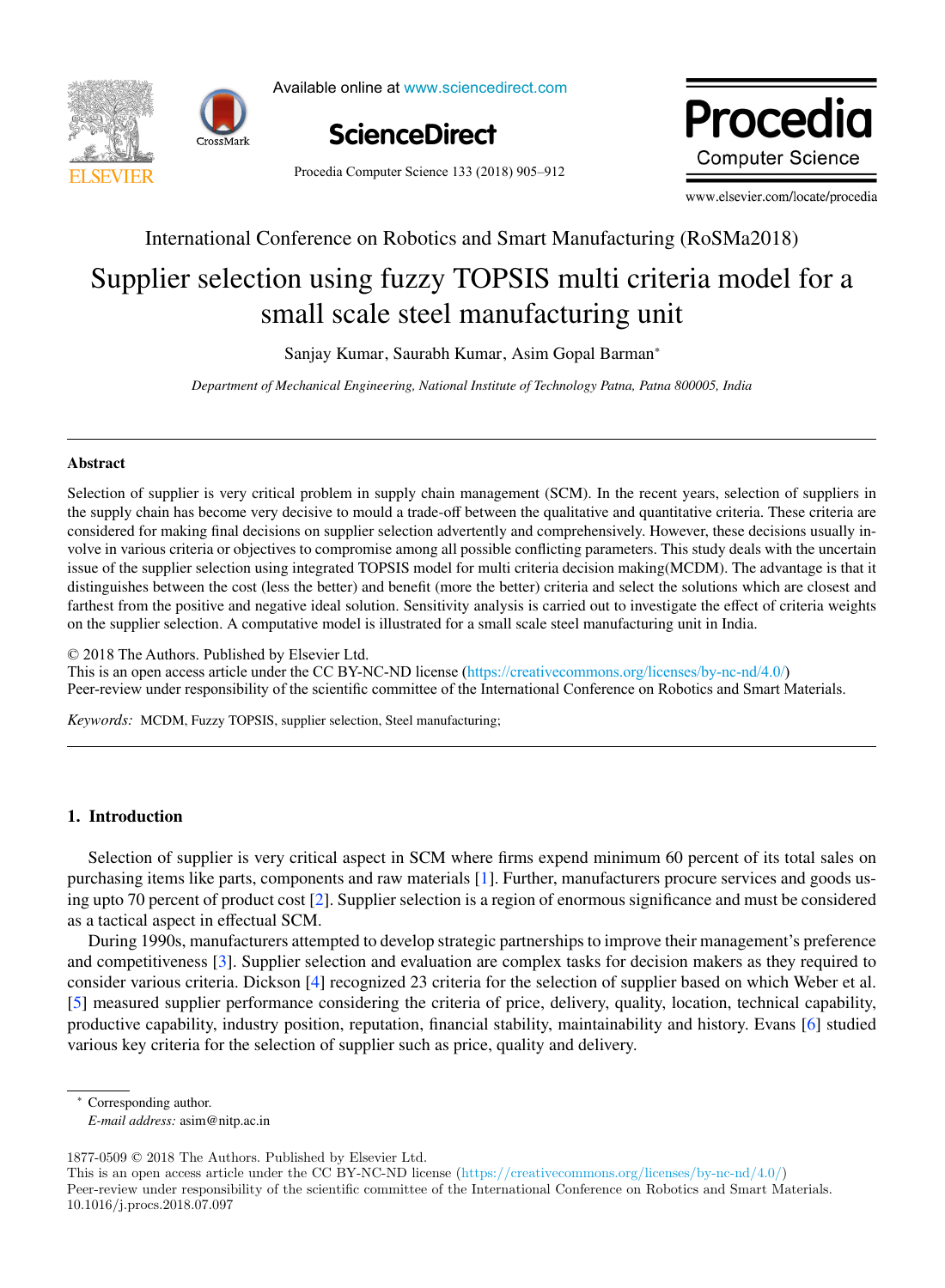Recently, the marketing management literature has been paid considerable attention to the supplier selection process. Few important criteria are: suppliers' profitability, technological capabilities, relationship closeness, conflict resolution and performance quality. Lin and Chang [7] emphasized that reputation, customer responsiveness, communication, relationship closeness and industry position are necessary in vendor selection. Due to inexact, imprecise, vague and uncertain nature of data, modeling of many situations may be insufficient or inexact [8].

The one of the most important business function is strategic sourcing (SS). Under the expanded heading of logistics, now SS is an essential segment of the firm program to cover the purchasing schemes. Companies are interested to find out how they can provide facilities to the customers rapidly with reasonable pricing compared to their competitors. So, managers realized that they should work in a mutual system with the best corporation in their logistics networks containing warehouses, suppliers, customers undoubtedly,production units and the distribution centers. The long-term viability of the company is determined on the selection of supplier decision [9].

Liao and Kao [10] analyzed issues related to selection of supplier in SCM. Both qualitative and quantitative criteria make multi criteria for selection of supplier problem more complex [11]. Methods are developed for decision makers in a suitable way to deal with the problem related to the selection of supplier more effectively  $[12]$ . The applications of various type fuzzy models are explored in the context of decision making problems [13]. Liao and Kao [10] presented MCGP and fuzzy TOPSIS approaches simultaneously for selection of supplier problems using trapezoidal fuzzy number. Asamoah et al. [14] reported an AHP approach in a pharmaceutical manufacturing unit in Ghana for evaluation and selection of suppliers. Kumar and Roy [15] studied factors which are qualitatively important to obtain suitable suppliers. Wang et al. [16] presented preemptive goal programming (PGP) and analytic hierarchy process (AHP) jointly for selection of supplier. The linguistic terms or vague concepts are represented in crisp value to formulate the model for real-life situations [17]. Amid et al. [2] proposed a multi objective linear model using fuzzy theory to overcome the blurriness of the information. Amid et al. [18] defined the supplier selection problems using fuzzy weighted max-min model to solve a problem effectively. Chen [19] studied about the elaboration of each criterion weight and each alternative by linguistic values which could be framed in triangular fuzzy numbers (TFN). Chang et al. [20] implemented a new method of MCGP to evaluate the houses in order to help home buyers to find a suitable house. Luthra et al. [21] analyzed the ecological pressure from markets, customer knowledge and various stakeholders. It helps managers and business professionals to assess the most effective supplier for sustainability in supply chain. Sureeyatanapas et al. [22] analyzed the TOPSIS method to make easy for practitioners to logically select a supplier even when unavailability and /or uncertainty of the estimation information emerge. Cheraghalipour and Farsad [23] proposed a decision making tool to solve the sustainable order allocation and selection of supplier problem in multi-item, multi-supplier and multi-period environment considering bulk rebate under disruption risks.

In this current study, multi supplier selection problem is addressed using fuzzy TOPSIS model. In the first case, linguistic terms are framed in TFN to compute rating and criteria weights for the selection of a supplier. In the second case, fuzzy TOPSIS model is applied to get the supplier closeness coefficients. Finally, sensitivity analysis is carried out for evaluating the possible effect of criteria weights on the performance estimation of suppliers.

## 2. Fuzzy TOPSIS

Zadeh [24] introduced fuzzy theory as an augmentation of the classical notation of set. A positive TFN can be expressed using three points such as:  $\tilde{B} = (n, o, p)$  which is depicted in Fig. 1. Membership functions consist of the following conditions:

- *n to o* function increases
- *o to p* function decreases
- $\bullet$  *n*  $\leq$  *o*  $\leq$  *p*

$$
\mu_{\tilde{B}}(x) = \begin{cases} 0, & \text{for } x < n, x > p, \\ \frac{x - n}{o - n}, & \text{for } n \le x \le o, \\ \frac{p - x}{p - o}, & \text{for } o \le x \le p \end{cases}
$$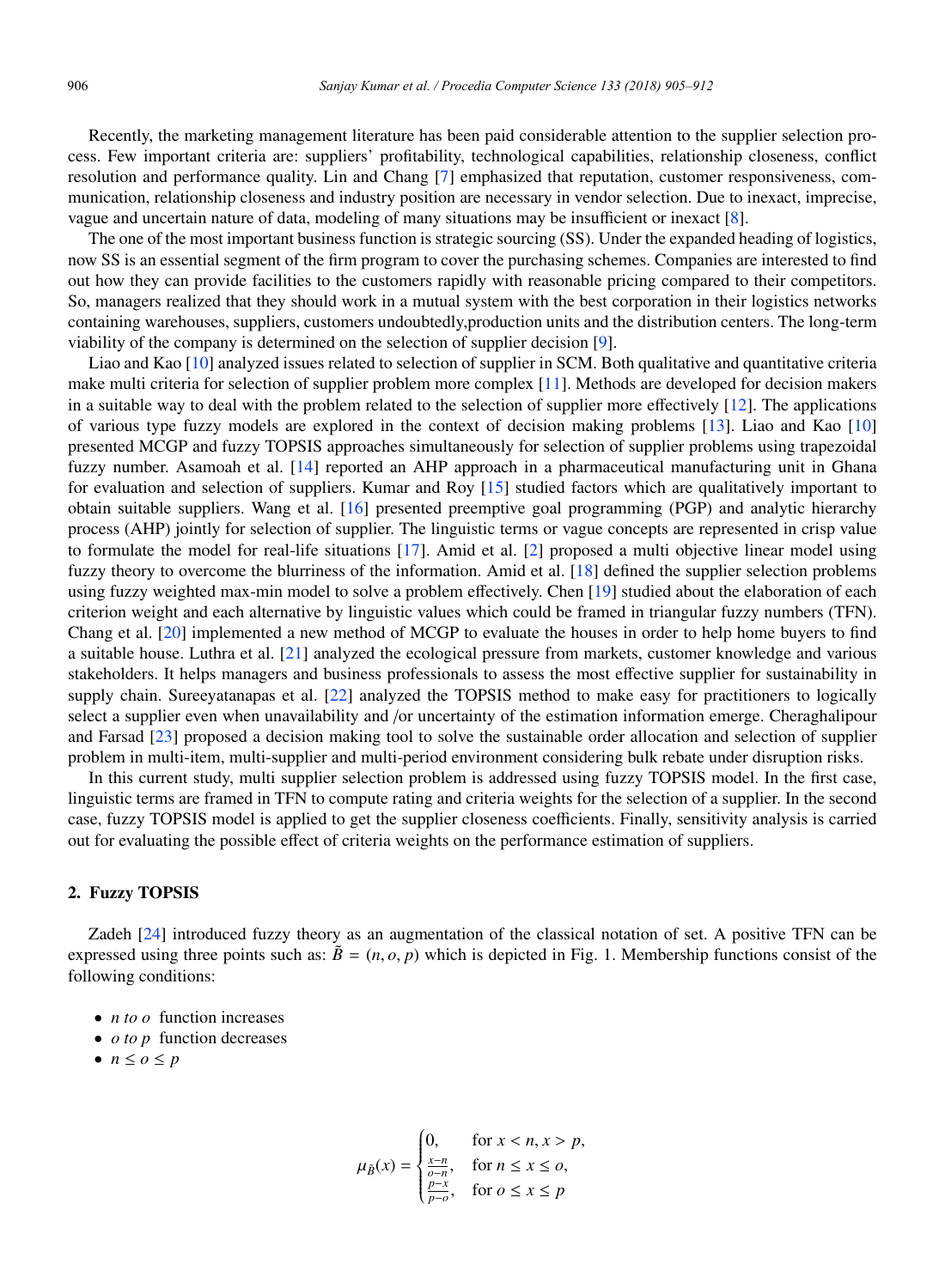

Fig. 1. Triangular Fuzzy Numbers

TOPSIS stands for technique for order preference by similarity to an ideal solution, which was originally developed by Hwang and Yoon, 1981. Two alternatives considered in TOPSIS are negative ideal solution and positive ideal solution. A positive ideal solution (PIS) aims to reduces the cost criteria and increases the benefit criteria and in case of negative ideal solution (NIS) the benefit criteria reduces and the cost criteria increases  $[25]$ . In fuzzy TOPSIS, criteria weights and alternative ratings are expressed in the linguistic terms which are then set to fuzzy number called TFN. The phases of formulated fuzzy TOPSIS methods are as follows:

- 1. To generate all possible alternatives (m), to determine the various evaluation criteria (n) and to create a pair of decision makers (k).
- 2. To decide proper linguistic terms intended for the importance weights of the criteria ( $\tilde{w}_s = n_{rs}$ ,  $o_{rs}$ ,  $p_{rs}$ ). To decide linguistic ratings for alternatives with respect to weight of criteria  $(\tilde{x}_{rs})$  expressed as TFN.
- 3. To obtain the aggregated fuzzy weight  $\tilde{w}_s$  of criterion  $C_s$  by aggregating weight of criteria. To get the aggregated fuzzy rating  $\tilde{x}_{rs}$  of alternative  $S_r$  under criterion  $C_s$  assessed by expert.

$$
\tilde{x}_{rs} = \frac{1}{k} [\tilde{x}_{rs}^1 + \tilde{x}_{rs}^2 + \dots + \tilde{x}_{rs}^k]; \ r = 1, 2, ..., m; \ s = 1, 2, ..., n
$$
\n(1)

$$
\tilde{w}_s = \frac{1}{k} [\tilde{w}_s^1 + \tilde{w}_s^2 + \dots + \tilde{w}_s^k]; \ s = 1, 2, ..., n
$$
 (2)

4. To create a fuzzy decision matrix.

$$
\tilde{A} = \begin{bmatrix} S_1 \\ S_2 \\ \vdots \\ S_m \end{bmatrix} \begin{bmatrix} C_1 & C_2 & C_3 & \dots & C_n \\ y_{11} & y_{12} & y_{13} & \dots & y_{1n} \\ y_{21} & y_{22} & y_{23} & \dots & y_{2n} \\ \vdots & \vdots & \vdots & \dots & \vdots \\ y_{m1} & y_{m2} & y_{m3} & \dots & y_{mn} \end{bmatrix}; \tilde{w} = [\tilde{w}_1, \tilde{w}_2, \dots, \tilde{w}_n]; \ r = 1, 2, \dots, m; \ s = 1, 2, \dots, n \tag{3}
$$

5. To normalize fuzzy decision matrix. Linear scale transformation is used to normalize the raw data to show various criteria scales into a comparable scale. It is denoted by  $\tilde{U}$ .

$$
\tilde{U} = [\tilde{u_{rs}}]_{mxn}; \ r = 1, 2, ..., m; \ s = 1, 2, ..., n
$$
\n(4)

$$
\tilde{u_{rs}} = (\frac{a_{rs}}{c_s^+}, \frac{b_{rs}}{c_s^+}, \frac{c_{rs}}{c_s^+}); \text{ and } c_s^+ = \max c_{rs} \text{ (benefit criteria)}
$$
\n
$$
\tag{5}
$$

$$
\tilde{u_{rs}} = (\frac{a_s^-,}{c_{rs}}, \frac{a_s^-,}{b_{rs}}, \frac{a_s^-,}{a_{rs}}); \text{ and } a_s^- = \text{min} a_{rs} \text{ (cost criteria)}
$$
\n
$$
\tag{6}
$$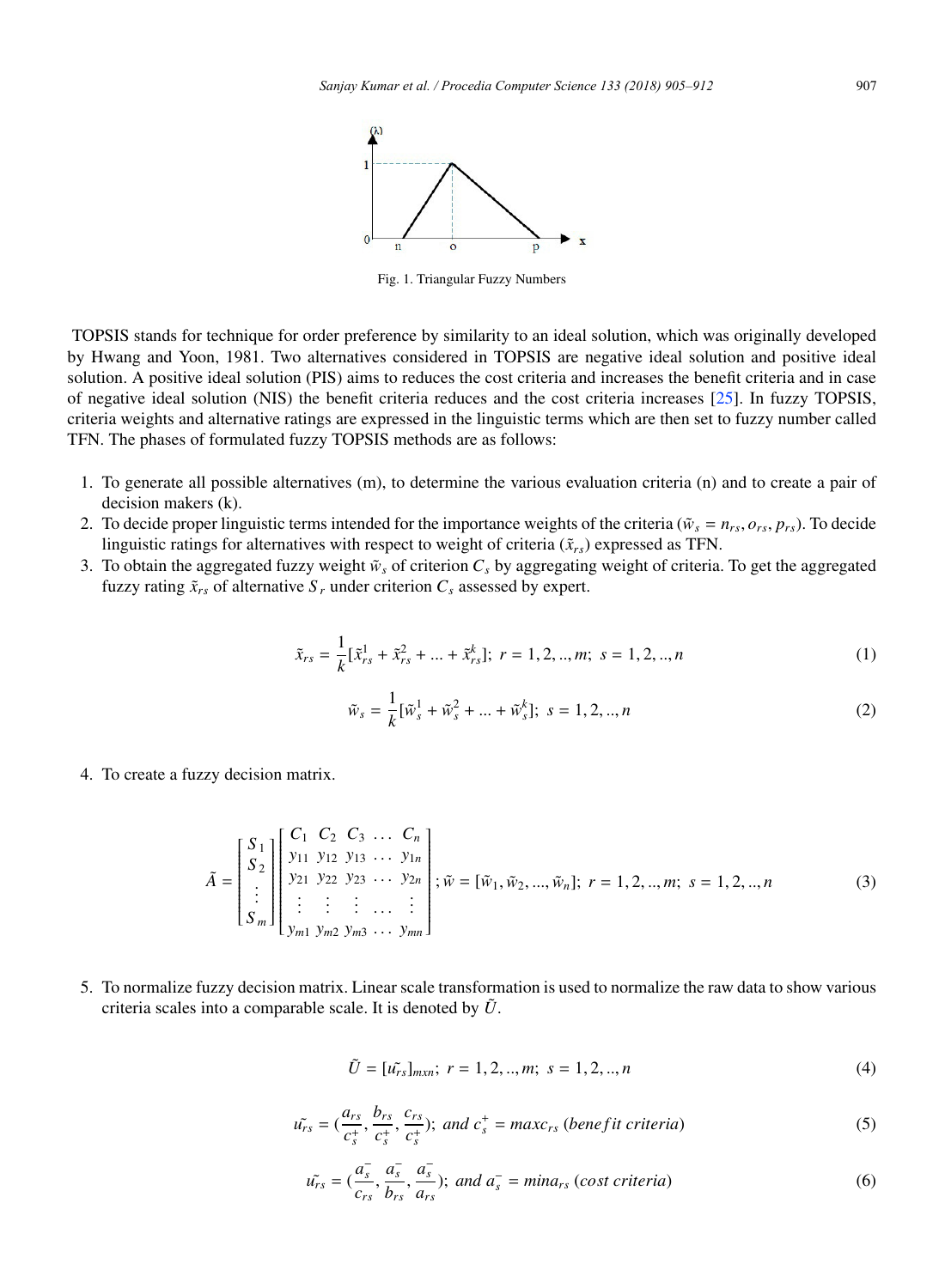6. To create a weighted normalized matrix. Multiplying the normalized fuzzy decision matrix  $\hat{u_r}$  and the weights  $\tilde{w_{rs}}$  of the evaluating criteria, to get weighted normalized matrix  $\tilde{V}$ .

$$
\tilde{V} = [\tilde{v_{rs}}]_{mxn}; \ r = 1, 2, ..., m; s = 1, 2, ..., n; \ where \ \tilde{v_{rs}} = \tilde{u_{rs}}(.)\tilde{w_s}
$$
\n(7)

7. To compute fuzzy NIS and fuzzy PIS.

$$
Z^{+} = (\tilde{v_1}^{+}, \tilde{v_2}^{+}, ..., \tilde{v_n}^{+}); where \tilde{v_s}^{+} = maxv_{rs3}; r = 1, 2, ..., m; s = 1, 2, ..., n
$$
\n(8)

$$
Z^{-} = (\tilde{v_1}, \tilde{v_2}, ..., \tilde{v_n}); \text{ where } \tilde{v_s} = \text{min} v_{rs1}; \ r = 1, 2, ..., m; \ s = 1, 2, ..., n \tag{9}
$$

8. To find the distance of each alternative from fuzzy NIS and fuzzy PIS.

$$
d_r^+ = \sum_{s=1}^n d_v(\tilde{v_{rs}}, \tilde{v_s^+}); \ r = 1, 2, ..., m
$$
 (10)

$$
d_r^- = \sum_{s=1}^n d_v(\tilde{v_{rs}}, \tilde{v_s}); \ r = 1, 2, ..., m
$$
 (11)

Where,  $d_{\nu}(\tilde{a}, \tilde{b})$  is the distance between two fuzzy numbers  $\tilde{a}$  and  $\tilde{b}$ .

9. To calculate closeness coefficients (*CCr*) for each alternative. The (*CCr*) shows the distance to the fuzzy NIS and fuzzy PIS concurrently.

$$
CC_r = \frac{d_r^+}{d_r^+ + d_r^+}; \ r = 1, 2, ..., m
$$
 (12)

10. To rank the alternatives or suppliers. Based on the decreasing order of  $(CC<sub>r</sub>)$ , the various alternatives are ranked.

## 3. A Case Study

A well known manufacturing unit of iron and steel industry in eastern part of India is facing performance issues of suppliers. For achieving the competitive advantage in the market, its management selects the suppliers for raw materials. A decision making committee consists of three experts (decision makers) DMs1, DMs2 and DMs3 has been constituted to choose a supplier from four equally certified suppliers or alternatives (S1, S2, S3, S4). The name of the steel manufacturing unit and the names of suppliers are not disclosed due to confidential policy of the concerned iron and steel manufacturing company. From a complete set of criteria for iron and steel industry, five criteria are considered to evaluate supplier selection. The various criteria are given below-

- 1. Cost (C1)
- 2. Delivery capabilities (C2)
- 3. Quality of product (C3)
- 4. Performance (C4)
- 5. Reputation (C5)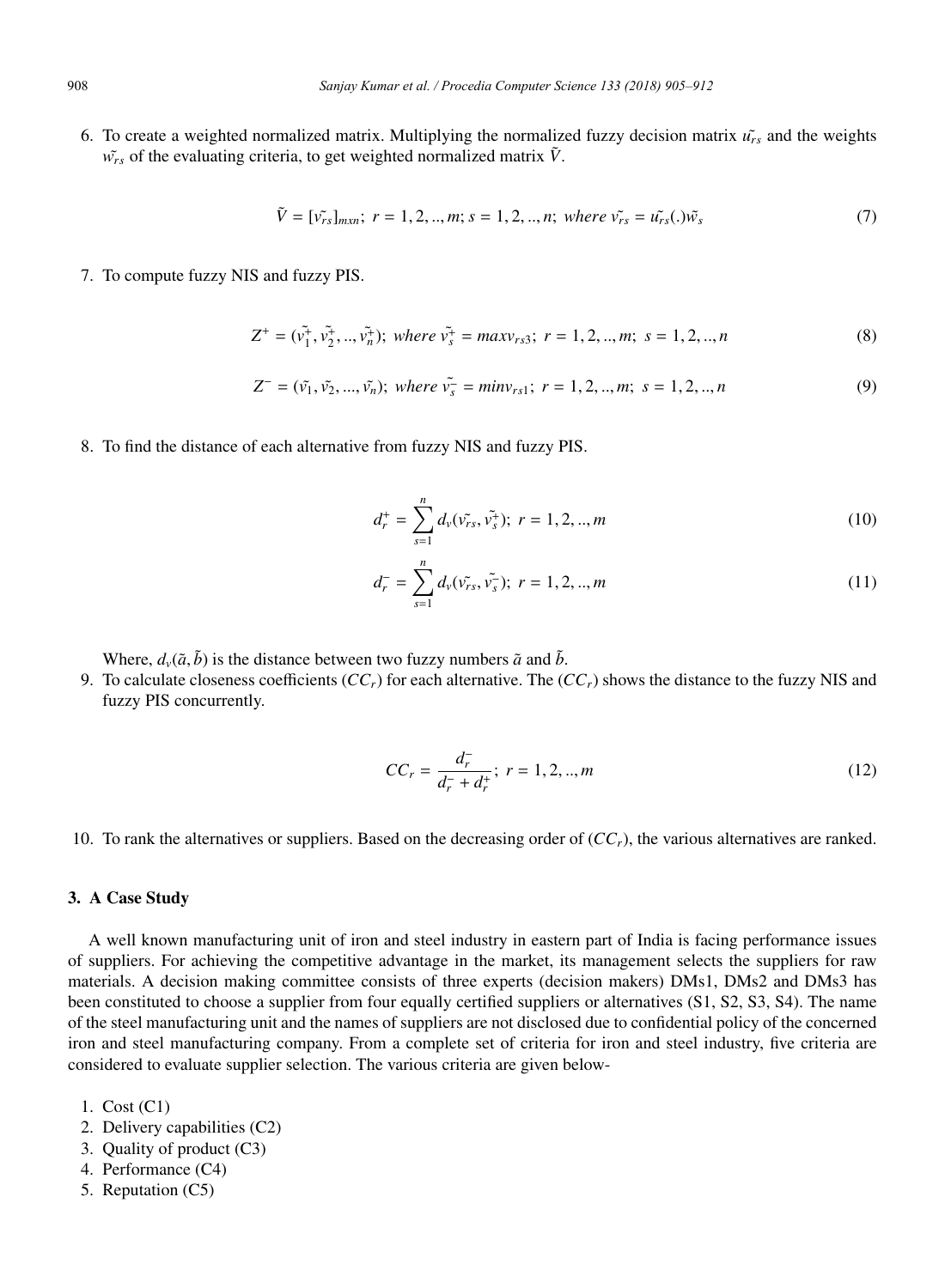Fig. 2. shows the hierarchy structure of the decision problem. Using fuzzy TOPSIS methodology the problem has been solved and the steps of computations are summarized as follows:



Fig. 2. Hierarchy structure of decision problem

- 1. Generate all possible alternatives (S1, S2, S3 and S4), determine the various evaluating criteria (C1, C2, C3, C4 and C5) and make a group of three decision makers (DMs1, DMs2, DMs3). Decision makers evaluate the match between the literature and preferences through the group of criteria implemented from Dicksons [4] criteria.
- 2. Decide proper linguistic terms intended for the importance weights of the criteria. Decide linguistic ratings for alternatives with respect to weight of criteria expressed as TFN. It is shown in Table 1 and 2 [26].

Table 1. Various linguistic terms for rating criteria

| Linguistic terms | Corresponding TFN |
|------------------|-------------------|
| Very Good (VG)   | (7,9,9)           |
| Good(G)          | (5,7,9)           |
| Moderate (M)     | (3,5,7)           |
| Poor $(P)$       | (1,3,5)           |
| Very Poor (VP)   | (1,1,3)           |

Table 2. Various linguistic terms for pair wise comparisons of each criterion

| Linguistic terms    | <b>Fuzzy Numbers</b> |
|---------------------|----------------------|
| Extremely High (EH) | (0.7, 0.9, 0.9)      |
| Very High (VH)      | (0.5, 0.7, 0.9)      |
| High(H)             | (0.3, 0.5, 0.7)      |
| Low (L)             | (0.1, 0.3, 0.5)      |
| Very Low (VL)       | (0.1, 0.1, 0.3)      |

- 3. Determine the aggregated fuzzy weight of criterion by aggregating weight of criteria. By considering the experts opinion on criterion to get aggregated fuzzy ratings of alternatives.
- 4. Table 3 shows fuzzy decision matrix by converting the linguistics terms into TFN.
- 5. A normalized fuzzy decision matrix has been made using Table 3. A weighted normalized fuzzy decision matrix (Table 5) is obtained using the normalized fuzzy decision matrix as shown in Table 4.
- 6. Computations are performed to obtain the fuzzy PIS *Z*<sup>+</sup>(FPIS) and fuzzy NIS *Z*<sup>−</sup> (FNIS) are shown below: *Z*+=[(0.5,0.5,0.5),(0.834,0.834,0.834),(0.9,0.9,0.9),(0.834,0.834,0.834),(0.9,0.9,0.9)] *Z*−=[(0.0185,0.0185,0.0185),(0.0556,0.0556,0.0556),(0.1641,0.1641,0.1641),(0.1765,0.1765,0.1765), (0.1469,0.1469,0.1469)]
- 7. Compute the distance of various alternative or suppliers from FNIS and FPIS with respect to each criteria as shown in Table 6.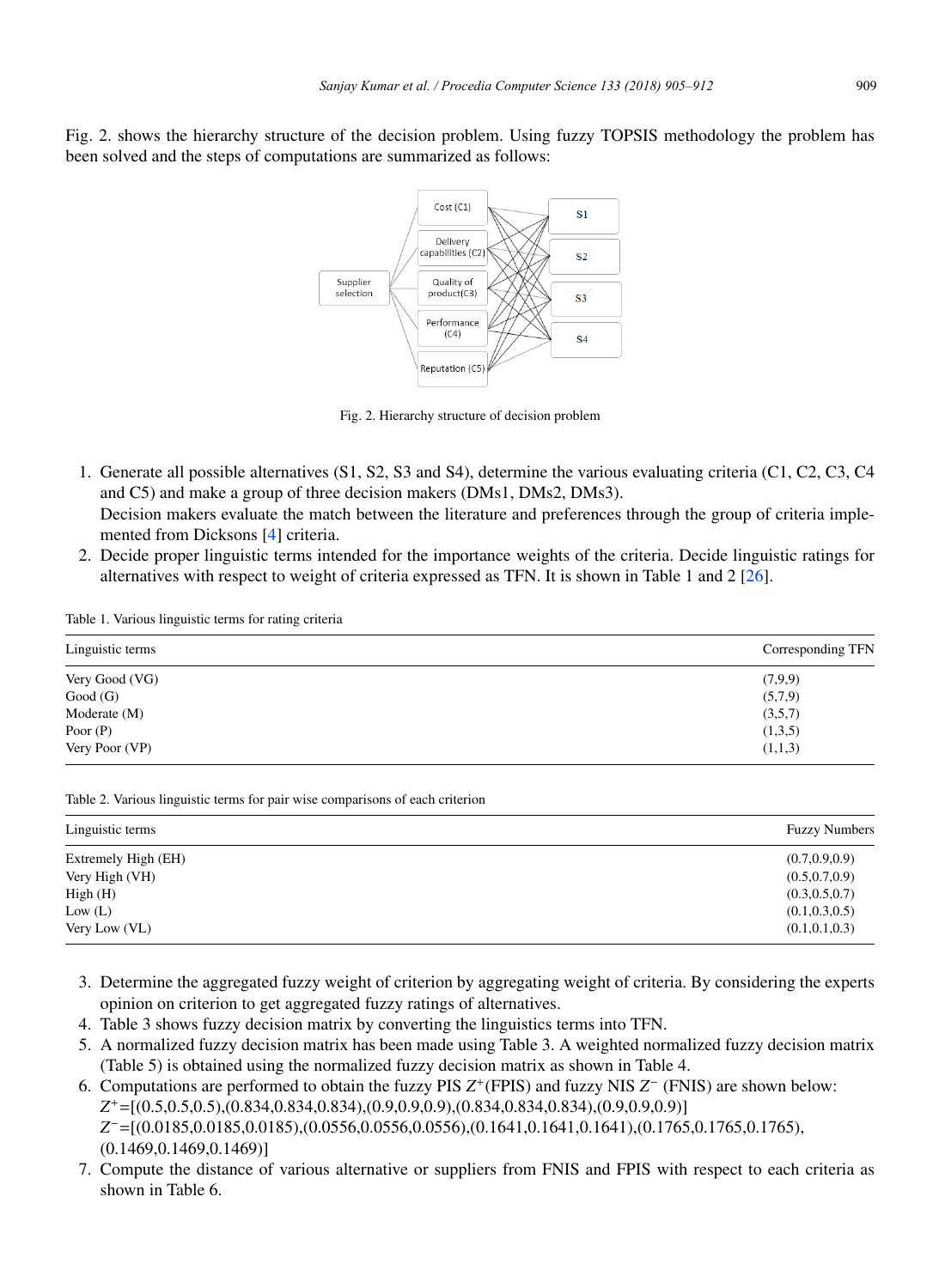| Criteria       |                    | Alternatives       |                    |                    | Aggregate fuzzy weights |
|----------------|--------------------|--------------------|--------------------|--------------------|-------------------------|
|                | S1                 | S2                 | S3                 | S4                 |                         |
| C <sub>1</sub> | (1,1.67,3.67)      | (1,2.34,4.34)      | (2.34, 4.34, 6.34) | (6.34, 8.34, 9)    | (0.167, 0.3, 0.5)       |
| C <sub>2</sub> | (1,1.67,3.67)      | (1.67, 2.34, 4.34) | (3.67, 5.67, 7.67) | (6.34, 8.34, 9)    | (0.5, 0.7, 0.83)        |
| C <sub>3</sub> | (6.34, 8.34, 9)    | (3.67, 5.67, 7.67) | (6.34, 8.34, 9)    | (2.34, 4.34, 6.34) | (0.63, 0.83, 0.9)       |
| C <sub>4</sub> | (3.67, 5.67, 7.67) | (3.67, 5.67, 7.67) | (5,7,9)            | (7.9.9)            | (0.43, 0.63, 0.8)       |
| C <sub>5</sub> | (6.34, 8.34, 9)    | (3.67, 5.67, 7.67) | (4.34, 6.34, 8.34) | (2.34, 4.34, 6.34) | (0.57, 0.77, 0.9)       |

Table 3. Fuzzy aggregated decision matrix and fuzzy weights of criteria

Table 4. Normalized fuzzy decision matrix

| Criteria       |                      | <b>Alternatives</b>  |                       |                      |  |  |  |
|----------------|----------------------|----------------------|-----------------------|----------------------|--|--|--|
|                | S <sub>1</sub>       | S2                   | S3                    | S4                   |  |  |  |
| C <sub>1</sub> | (0.12, 0.185, 0.407) | (0.12, 0.26, 0.48)   | (0.26, 0.481, 0.703)  | (0.7, 0.93, 1)       |  |  |  |
| C <sub>2</sub> | (0.12, 0.185, 0.407) | (0.185, 0.26, 0.48)  | (0.407, 0.63, 0.852)  | (0.7, 0.93, 1)       |  |  |  |
| C <sub>3</sub> | (0.7.4, 0.926, 1)    | (0.407, 0.63, 0.852) | (0.703, 0.926, 1)     | (0.26, 0.481, 0.704) |  |  |  |
| C <sub>4</sub> | (0.407, 0.63, 0.851) | (0.407, 0.63, 0.852) | (0.556, 0.778, 1)     | (0.778, 1.1)         |  |  |  |
| C <sub>5</sub> | (0.703, 0.926, 1)    | (0.407, 0.63, 0.852) | (0.481, 0.703, 0.926) | (0.26, 0.481, 0.703) |  |  |  |

Table 5. Weighted normalized fuzzy decision matrix

| Criteria       |                          | <b>Alternatives</b>      |                            |                          |  |  |
|----------------|--------------------------|--------------------------|----------------------------|--------------------------|--|--|
|                | S1                       | S2                       | S3                         | S4                       |  |  |
| C <sub>1</sub> | (0.0185, 0.0555, 0.2037) | (0.0185, 0.0777, 0.2407) | $(0.0432\ 0.1444\ 0.3518)$ | (0.1172, 0.2777, 0.5)    |  |  |
| C <sub>2</sub> | (0.0556, 0.1296, 0.3395) | (0.0926, 0.1815, 0.4012) | (0.2037, 0.4407, 0.7098)   | (0.3518, 0.6481, 0.8333) |  |  |
| C <sub>3</sub> | (0.4456, 0.7716, 0.9)    | (0.2580, 0.5246, 0.7667) | (0.4456, 0.7716, 0.9)      | (0.1642, 0.4012, 0.6334) |  |  |
| C <sub>4</sub> | (0.1765, 0.3987, 0.7098) | (0.1765, 0.3987, 0.7098) | (0.2407, 0.4926, 0.8334)   | (0.337, 0.6334, 0.8334)  |  |  |
| C <sub>5</sub> | (0.3987, 0.7098, 0.9)    | (0.2308, 0.4828, 0.7667) | (0.2728, 0.5395, 0.8334)   | (0.1469, 0.3691, 0.6334) |  |  |

Table 6. Distance  $d_v(Z_r, Z^+)$  and  $d_v(Z_r, Z^-)$  for alternatives

| Criteria       | $d_v(Z_r, Z^+)$ |                |                | $d_v(Z_r,Z^-)$ |        |                |                |                |
|----------------|-----------------|----------------|----------------|----------------|--------|----------------|----------------|----------------|
|                | S <sub>1</sub>  | S <sub>2</sub> | S <sub>3</sub> | S <sub>4</sub> | S1     | S <sub>2</sub> | S <sub>3</sub> | S <sub>4</sub> |
| C <sub>1</sub> | 0.4152          | 0.3988         | 0.3449         | 0.255          | 0.1090 | 0.1327         | 0.2062         | 0.3208         |
| C <sub>2</sub> | 0.6693          | 0.6219         | 0.4342         | 0.2978         | 0.1694 | 0.2135         | 0.4466         | 0.5898         |
| C <sub>3</sub> | 0.2725          | 0.4361         | 0.2725         | 0.5358         | 0.5743 | 0.4089         | 0.5743         | 0.3034         |
| C <sub>4</sub> | 0.4602          | 0.4602         | 0.3946         | 0.3089         | 0.3335 | 0.3335         | 0.4224         | 0.4710         |
| C <sub>5</sub> | 0.3095          | 0.4617         | 0.4194         | 0.5537         | 0.5619 | 0.4098         | 0.4622         | 0.3087         |

8. Compute the closeness coefficient (*CCr*) of each alternatives, as per Table 7.

|         |        | Alternatives   |        |        |
|---------|--------|----------------|--------|--------|
|         | SI.    | S <sub>2</sub> | S3     | 54     |
| $d_r^-$ | 1.7483 | 1.4986         | 2.1119 | 1.9940 |
| $d_r^+$ | 2.1268 | 2.3789         | 1.8656 | 1.9519 |
| $CC_r$  | 0.4511 | 0.3865         | 0.5309 | 0.5053 |

Table 7. Computation of  $(d_r^+), (d_r^-)$ , and  $(CC_r)$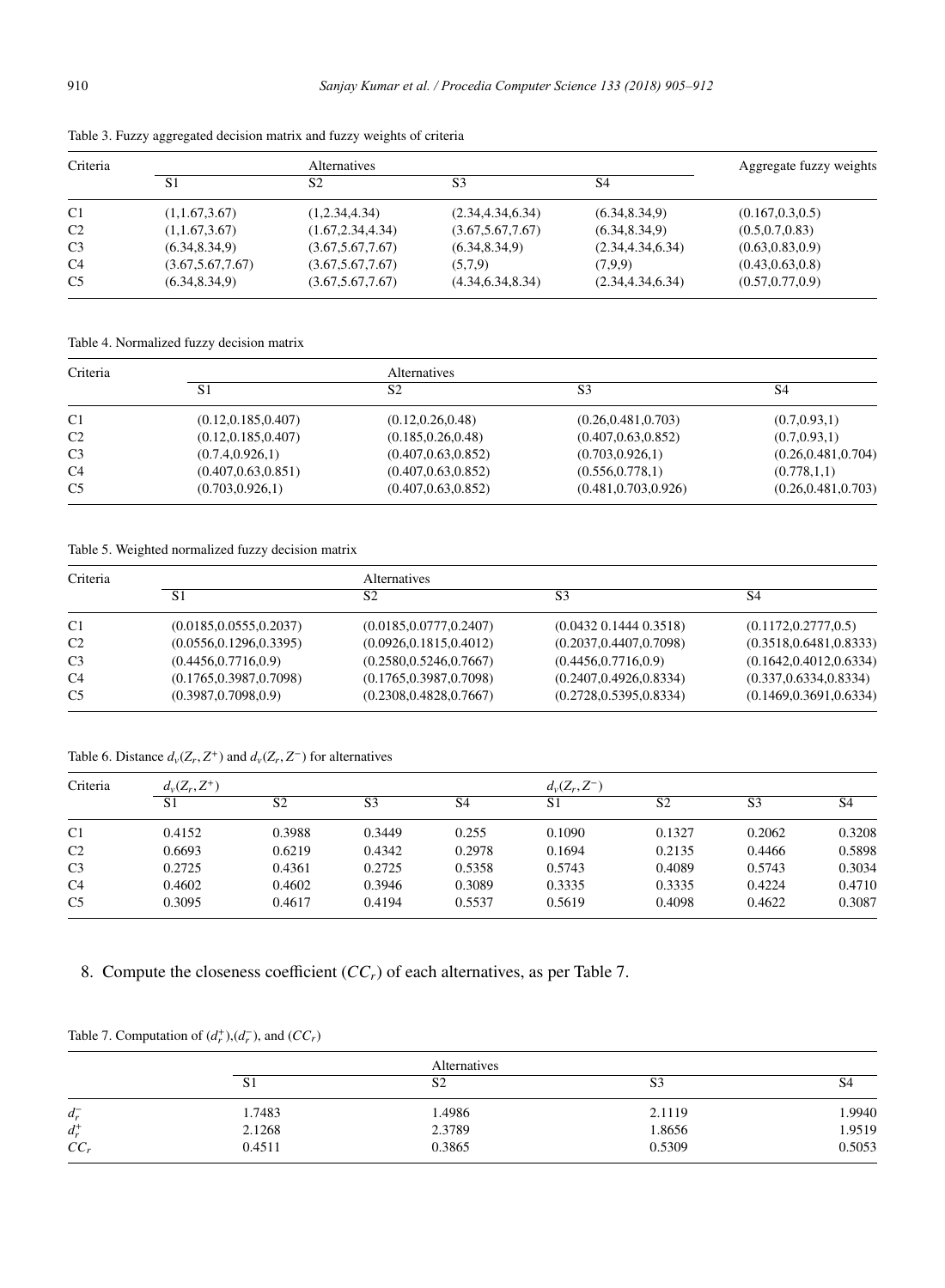#### 4. Sensitivity Analysis

Sensitivity analysis is shown in a graphical representation where it represents the fluctuations of the outcome when the input data changes. In this study, the criteria weight of the supplier is changed from very low to excellent. The ranking order of various alternatives varies according to the criteria weight. There are ten cases taken into consideration. A radar diagram has been plotted to demonstrate the sensitivity analysis conducted on the basis of fuzzy TOPSIS

Table 8. Criteria weight changes for sensitivity analysis

| Case no.  | Criteria weight changes                                                 | Overall Scores $(CC_r)$ |                |                |                | Ranking           |
|-----------|-------------------------------------------------------------------------|-------------------------|----------------|----------------|----------------|-------------------|
|           |                                                                         | S1                      | S <sub>2</sub> | S <sub>3</sub> | S <sub>4</sub> |                   |
| Case 1    | $W_{c1-c5} = (0.1, 0.1, 0.3)$                                           | 0.3520                  | 0.3320         | 0.4231         | 0.4268         | S2 < S1 < S3 < S4 |
| Case 2    | $W_{c1-c5} = (0.1, 0.3, 0.5)$                                           | 0.3818                  | 0.3640         | 0.4623         | 0.4686         | S2 < S1 < S3 < S4 |
| Case 3    | $W_{c1-c5} = (0.3, 0.5, 0.7)$                                           | 0.4000                  | 0.3650         | 0.4875         | 0.5015         | S2 < S1 < S3 < S4 |
| Case 4    | $W_{c1-c5} = (0.5, 0.7, 0.9)$                                           | 0.4086                  | 0.3658         | 0.5043         | 0.5238         | S2 < S1 < S3 < S4 |
| Case 5    | $W_{c1-c5} = (0.7, 0.9, 0.9)$                                           | 0.4453                  | 0.3842         | 0.5626         | 0.5923         | S2 < S1 < S3 < S4 |
| Case 6    | $W_{c1} = (0.7, 0.9, 0.9), W_{c2-c5} = (0.1, 0.1, 0.3)$                 | 0.3128                  | 0.3131         | 0.4356         | 0.5448         | S1 < S2 < S3 < S4 |
| Case 7    | $W_{c2} = (0.7, 0.9, 0.9), W_{c1}, W_{c3-c5} = (0.1, 0.1, 0.3)$         | 0.3128                  | 0.3163         | 0.4650         | 0.5448         | S1 < S2 < S3 < S4 |
| Case 8    | $W_{c3} = (0.7, 0.9, 0.9), W_{c1-c2}$ and $W_{c4-c5} = (0.1, 0.1, 0.3)$ | 0.4709                  | 0.3857         | 0.5225         | 0.4188         | S2 < S4 < S1 < S3 |
| Case 9    | $W_{c4} = (0.7, 0.9, 0.9), W_{c1-c3}$ and $W_{c5} = (0.1, 0.1, 0.3)$    | 0.3792                  | 0.3627         | 0.4742         | 0.5209         | S2 < S1 < S3 < S4 |
| Case $10$ | $W_{c5} = (0.7, 0.9, 0.9), W_{c1-c4} = (0.1, 0.1, 0.3)$                 | 0.4709                  | 0.3857         | 0.4749         | 0.4188         | S2 < S4 < S1 < S3 |



Fig. 3. Results of sensitivity analysis

method as shown in Fig. 3. The radar diagram shows the closeness coefficient of each supplier at 10 different cases. If there is any change in criteria weight of supplier then its outcome will change in terms of closeness coefficient of suppliers. In all 10 different cases the closeness coefficient for all suppliers have been computed and are shown in Fig. 3. It can also be observed from Table 8 and Fig. 3. that out of 10 cases, the alternative S4 (supplier4) has the maximum score in 8 cases and also S2 has the minimum in 8 cases among all ten cases.

#### 5. Conclusions

Being one of the most crucial decision making events for organization, supplier selection plays an important role to acquire competitive benefits. To accomplish this goal, the management should apply a successful model and select appropriate criteria for selection of supplier. Linguistic variables play a significant role in decision making process as these determine the performance values which cannot be exhibited into the numerical values. Consequently, with the help of fuzzy set theory DMs' preferences and experiences are converted into fruitful results by applying linguistic